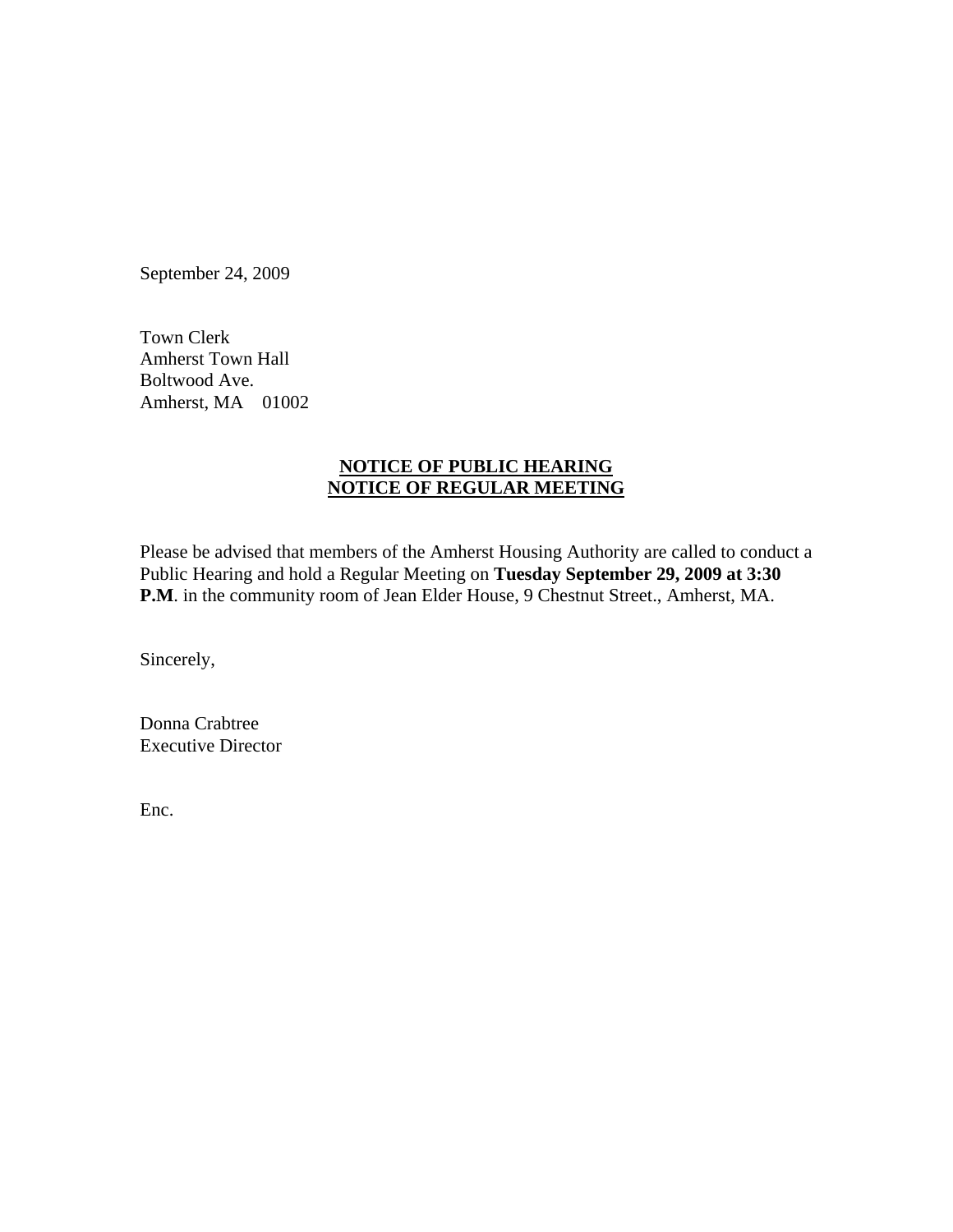## **AGENDA AMHERST HOUSING AUTHORITY SEPTEMBER 29, 2009 3:30 P.M. JEAN ELDER COMMUNITY ROOM 9 CHESTNUT ST. AMHERST, MA PUBLIC HEARING**

## **PUBLIC HEARING**

| 3:30 Open Public Hearing                                  | (v) |
|-----------------------------------------------------------|-----|
| 3:35 Receive public comments on amended Annual Plan 2008* |     |
| 3:40 Civil Rights Certification*                          | (v) |
| 3:45 Close Public Hearing                                 | (v) |